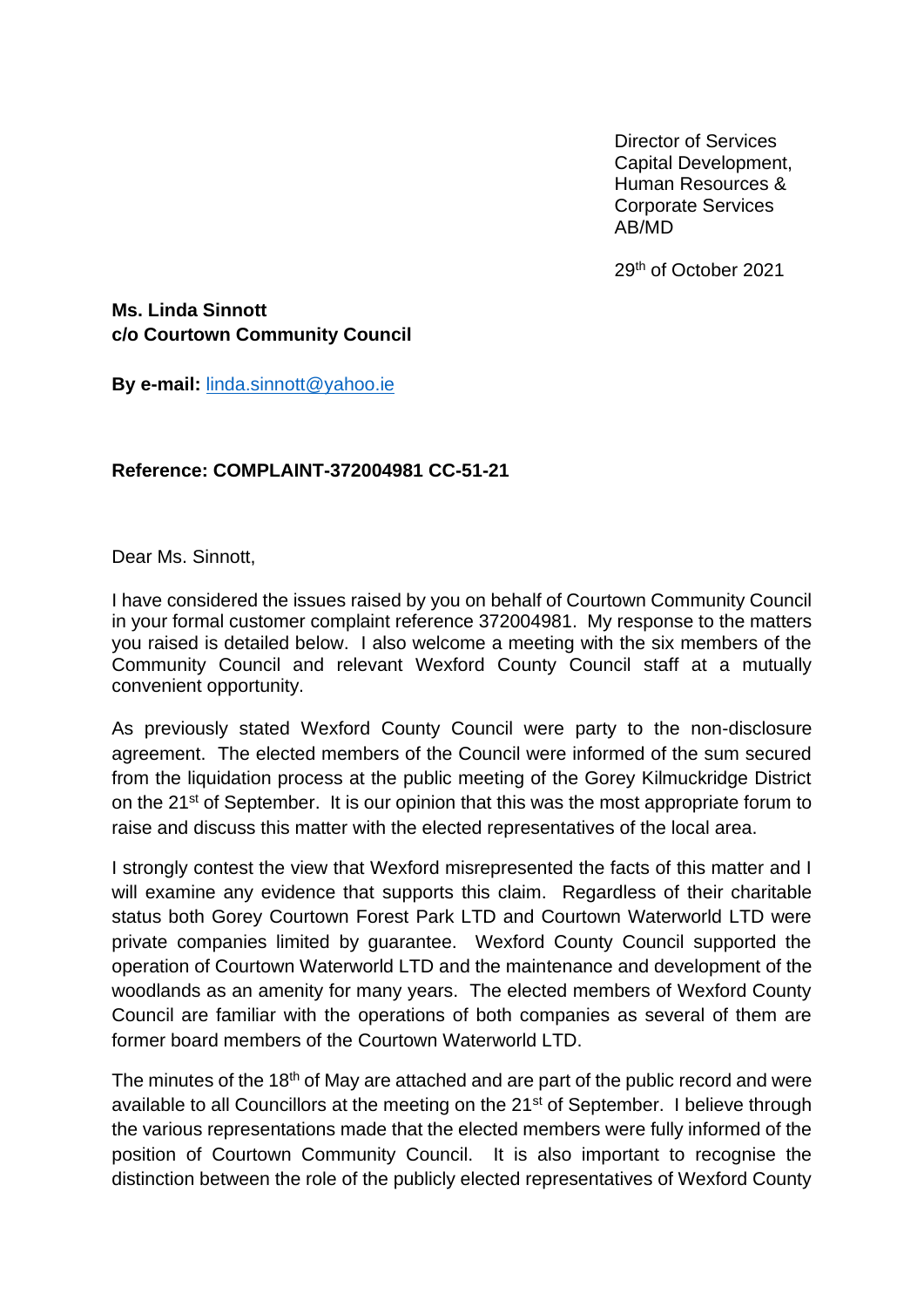Council whose mandate extends to the County of Wexford and that of the Community Council whose responsibility is for the local Courtown Riverchapel area.

It should be noted that the assignment of the monies paid over by the liquidator was not a formal motion, it was simply a report on the approach adopted by the Executive as is their responsibility. The Management Team in Wexford County Council have considered this matter for many months and taken due cognisance of the issues raised by the elected members, Courtown Community Council and the wider public.

They have supported the liquidator to secure a competent financially secure entity Active Tribe who are investing significantly in an upgrade of the Leisure Centre and the maintenance of the woodlands. They have ensured that public access to the woods is maintained and enshrined in the sale. They have also proposed that the money due to Wexford County Council from the liquidation process be used to support the completion of the Gorey Courtown footpath project which will bring further economic and social benefits to the area.

This approach was wholly endorsed by all of the elected members of Gorey Kilmuckridge Municipal District present at the meeting of the 21<sup>st</sup> of September; a copy of the approved minutes of the meeting is attached.

We are currently engaging design services for the next phase of the footpath project. This will include appropriate arborist assessment and public consultation as part of the planning process. District staff will be happy to meet with the six members of the Community Council and representatives of any other local community groups to explain the process that will be undertaken at a mutually convenient time.

Yours sincerely,

Amanda Byrne, A/Director of Services

\_\_\_\_\_\_\_\_\_\_\_\_\_\_\_\_\_\_\_\_\_\_\_\_\_\_\_\_\_\_\_

*e-mail:* **amanda.byrne@wexfordcoco.ie** *phone:* 053 9196400 *Designated Public Official under Regulation of Lobbying Act, 2015*

*See [www.lobbying.ie](http://www.lobbying.ie/)*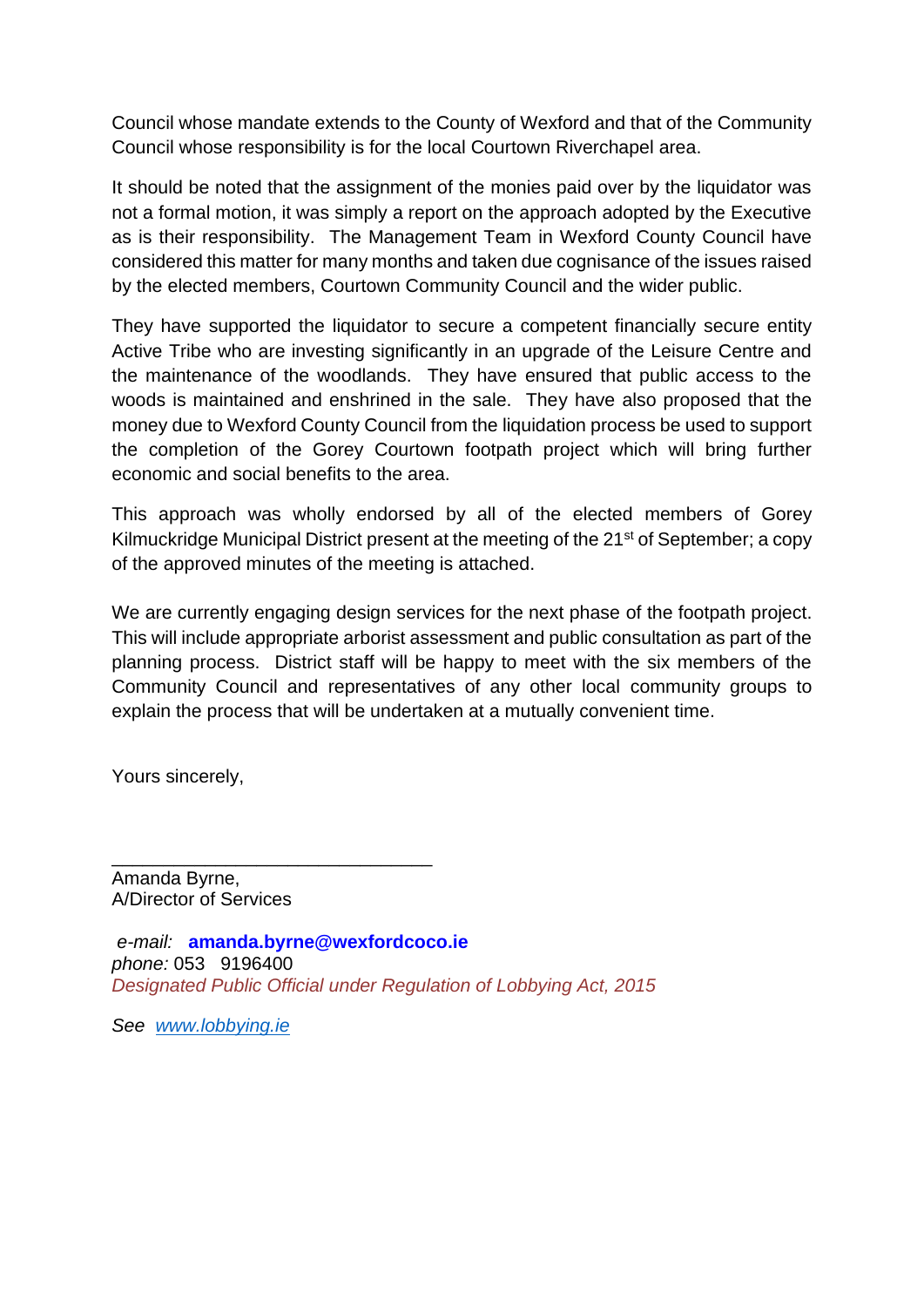| Name:                                     | Linda Sinnott c/o Courtown Community Council |
|-------------------------------------------|----------------------------------------------|
| Email:                                    | linda.sinnott@yahoo.ie                       |
| <b>Phone Number(s):</b>                   | +353868662061 +353868662061                  |
| Section:                                  | Community                                    |
| <b>Person(s) previously</b><br>contacted: | Tom Enright and Amanda Byrne                 |

**Complaint / Comment:** 17th October 2021

Dear Mr. Enright,

Courtown Community Council is a local registered charity representing the residents of the Courtown, Riverchapel and Ardamine areas. Each of our six Board Members are Trustees of the Charity.

As per our Constitution ratified at our AGM in September 2020, the main objective of Courtown Community Council is to:

'involve the people of Courtown/Riverchapel and its environs in the promotion of the recreational, environmental, educational, cultural and economic welfare of the whole community. Courtown Community Council undertake to investigate and carry out to the best of their ability the ways and means of developing and protecting our environment in such a way as to provide a healthy and sustainable local amenity for both the people who live here and those who come to visit.'

Our Charitable Purposes include representing 'every member of the community and the community as a whole in dealing with local government, statutory bodies and other agencies in seeking assistance in the promotion of the common good'.

On that basis, we wish to make the following formal complaint against Wexford County Council on behalf of the people of Courtown/Riverchapel and surrounding areas:

The manner in which the funds of approximately €372,134.81 received by Wexford County Council as a result of a liquidation of a community asset were allocated at the

Gorey/Kilmuckridge Municipal Meeting in September 2021.

Our concerns in regard to this decision are as follows:

• Courtown Community Council requested on numerous occasions from Local Councillors the figure offered to Wexford County Council from the Liquidator Baker Tilly as a result of the liquidation of both Courtown Waterworld Ltd. and Gorey Courtown Forest Park Ltd. Local Councillors were unable to find out this figure prior to the September meeting. Courtown Community Council were told the figure was being operated under a non disclosure agreement however this non disclosure did not extend to Wexford County Council's roles as creditors in the liquidation.

• Courtown Community Council had no prior knowledge of the amount of money awarded from the liquidation process until the gorey Guardian article appeared publicly online on September 30th 2021.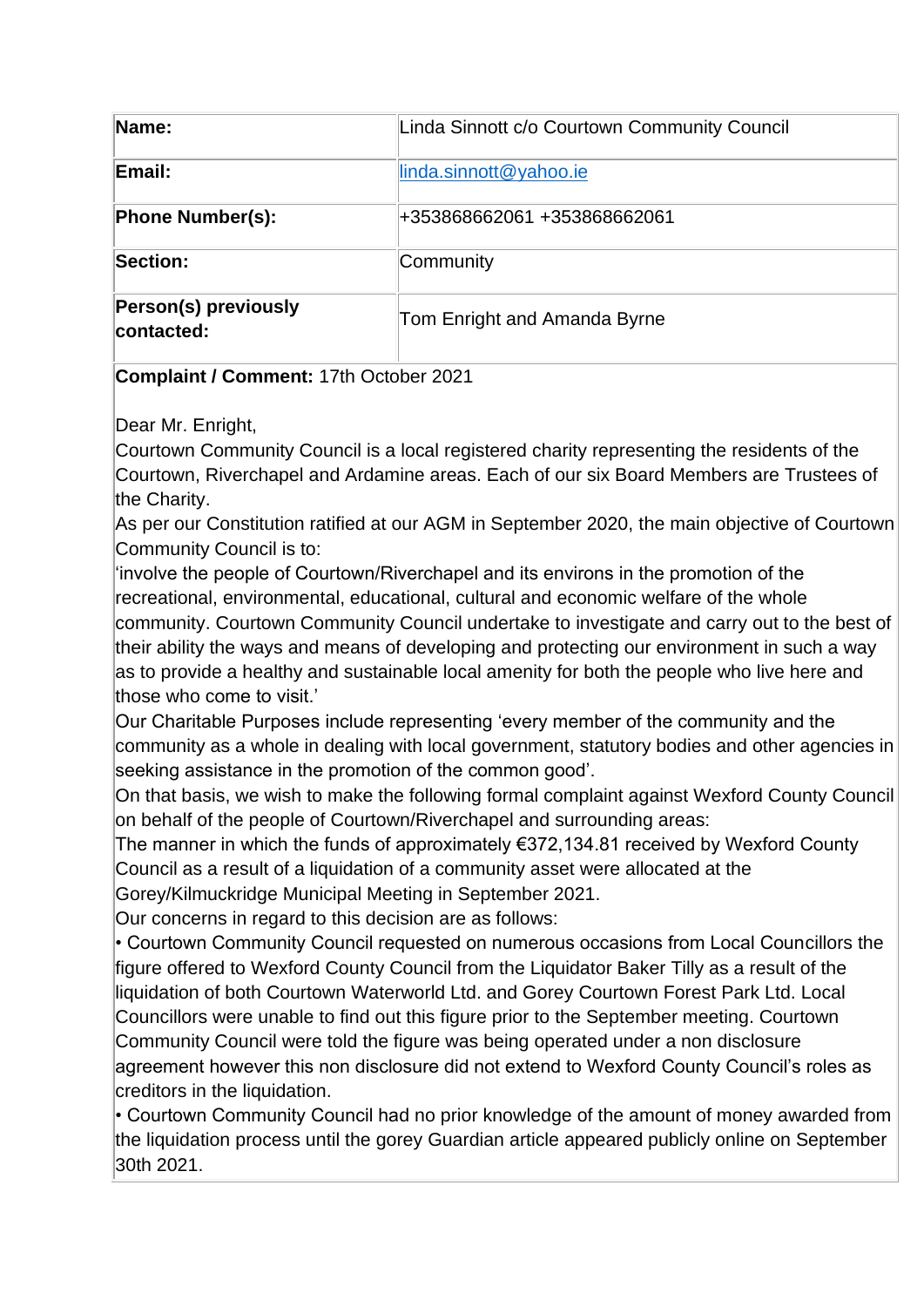• The monies in question were the proceeds from the liquidation of two companies. Courtown Waterworld Ltd. owned and managed the Leisure Centre but the woodlands were owned and managed by a parent company Gorey Courtown Forest Park Ltd. a local charity whose charitable purposes listed on the Charities Regulator website included the phrase: 'Preservation of the woodland area is also on-going'.

GCFP Ltd were a local charity whose purpose was to honor the section 38 agreement and preserve the 53 acres of adjoining native woodland for the enjoyment of the local community. Repeated references to a 'company' owning the woods and 'they were never in public ownership' misrepresented the fact that Gorey Courtown Forest Park Ltd. was a local charity with a Board made up of members from the local community who gave of their time voluntarily to maintain and preserve a much-loved community asset. We believe that Wexford County Council did not adequately present these facts to the Local Councillors or the general public at any time during or after the liquidation process or indeed at the September Municipal Meeting. Please note the Charities Regulator confirmed that Gorey Courtown Forest Park Ltd. was a registered charity until July 2021.

• At the May 2021 meeting of the Gorey Kilmuckridge Municipal District, Councillors voted on and carried a motion calling on Wexford County Council to intervene the sale of Courtown Leisure Centre & Courtown Woods in order to retain these vital community assets in public ownership. This motion was carried by a 6-4 majority. When Cllr Ó'Súilleabháin reminded the September meeting of this important motion, both Cllr Farrell and Cllr Kavanagh expressed difficulty in recalling the event and asked to see a record of it. On that basis, Courtown Community Council believes that due to the confusion verbally expressed by at least two County Councillors, the matter should have been differed until such a time as Councillors had a chance to revisit the matter, read the information and consult with Courtown Community Council. CCC are the recognised body representing the communities of Courtown and Riverchapel. This was clarified to all Councillors at the 2019 October GKMD meeting held in the Taravie Hotel Courtown.

• This item did not appear on the agenda prior to the meeting. It was brought up under 'Any Other Business'. We are alarmed that such an important issue was not highlighted separately on the agenda leading to a situation that Councillors were not adequately prepared for such an important decision to be made at such short notice.

Consequently, we question the validity of how this vote was taken. How can a motion be called to spend the proceeds of the liquidation of two community assets in Courtown be used to develop a single footpath with no input from the local community? We are formally requesting that this money is frozen and the motion is re presented for a vote at a subsequent meeting where the community is consulted and where all councillors and stakeholders are properly informed and briefed prior to the meeting.

We look forward to hearing from you and suggest a meaningful consultation with Courtown Community Council is imperative to moving forward on this issue.

Yours sincerely,